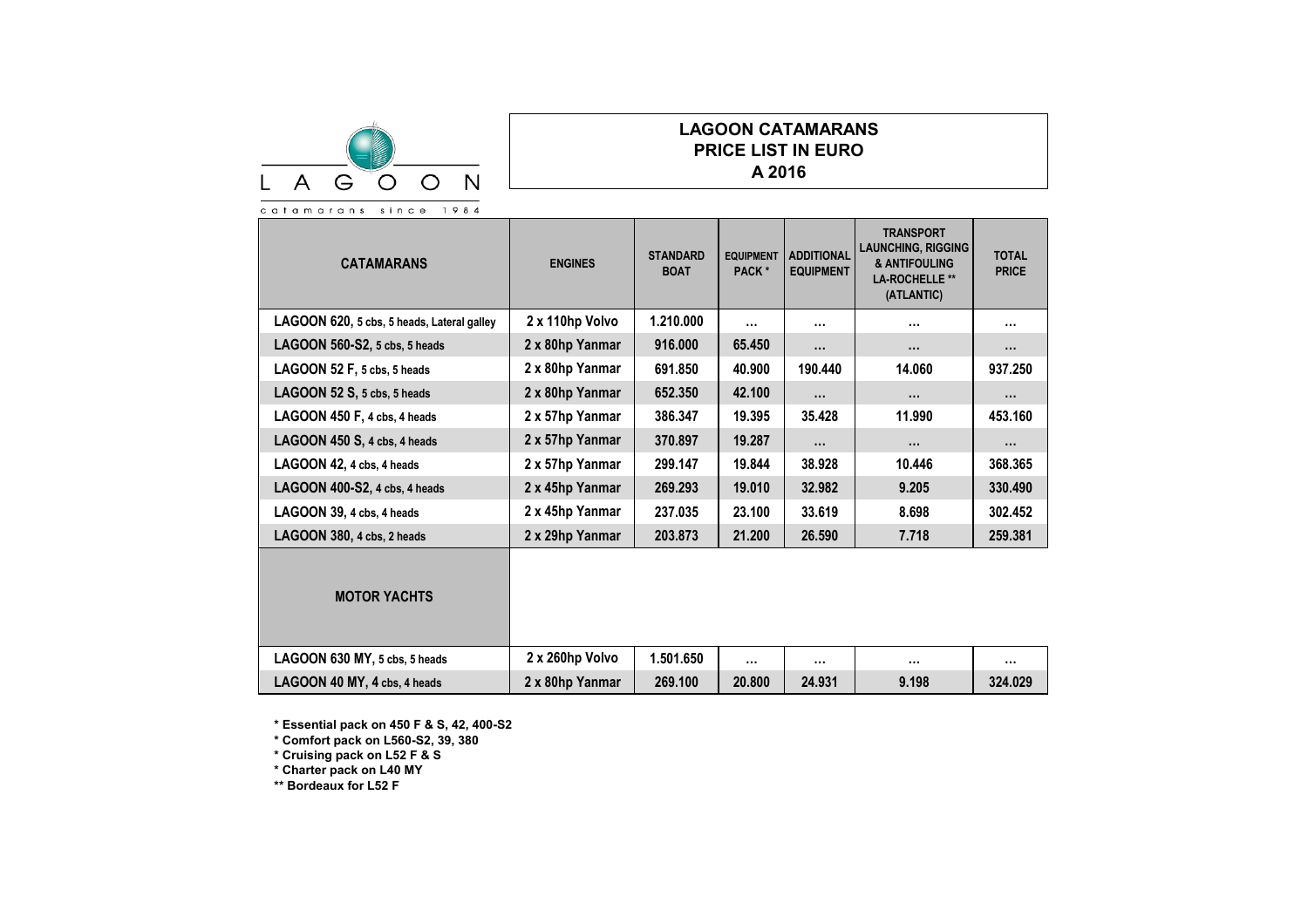|  | 17/12/2015 |  |
|--|------------|--|

## **LAGOON CATAMARANS PACKS CONFIGURATION A 2016**

| 17/12/2015                                              |                                                       |                                                         |                                                                                                 |                                                                             |                                                                |                                                                    |
|---------------------------------------------------------|-------------------------------------------------------|---------------------------------------------------------|-------------------------------------------------------------------------------------------------|-----------------------------------------------------------------------------|----------------------------------------------------------------|--------------------------------------------------------------------|
| Lagoon 380 Comfort pack                                 | Lagoon 39 Comfort pack                                | Lagoon 400-S2 Essential pack                            | Lagoon 40 MY Charter pack                                                                       | Lagoon 42 Essential pack                                                    | Lagoon 450 F Essential pack                                    | Lagoon 52 F Cruising pack                                          |
| Led navigation lights                                   | Flag halyards                                         | Helm seat carbon beige                                  | Grill oven with s/steel interior                                                                | Upper storage in salon on starboard                                         | Pair of Davits & manual winch                                  | Helm seat cushions                                                 |
| 220 V electrical circuit with<br>40 Amp battery charger | Deck light                                            | Pair of Davits & manual winch                           | Upper storage in galley and salon                                                               | Ms fusionn player + 2 loudspeakers in salon Helm seat cushions carbon beige |                                                                | Storage unit in starboard cockpit<br>furniture                     |
| Engine battery coupling port/stbd                       | Helm seat cushion Carbon Beige                        | Led navigation lights                                   | Pulpits with wooden seats + lifeline opening Aft portholes in aft cabins with curtains<br>gates |                                                                             | 220 V electrical circuit with<br>60 Amp battery charger        | 220V el. Circuit, AC monitoring,<br>220 V/12V 100A battery charger |
| Waterproof loudspeakers in<br>cockpit                   | Sea and freshwater foot pumps                         | 220 V electrical circuit with 40 Amp<br>battery charger | Led navigation lights                                                                           | Electrical circuit with 40 amp battery<br>charger                           | 3 additional service batteries<br>140 Amp & 2nd 40 Amp charger | Gel batteries 1260 Amp                                             |
| Fusion CD/USB player +<br>2 loudspeakers in salon       | Grill oven with s/steel interior                      | 2 Additional service batteries 140 Amp                  | Pair of s/steel davits                                                                          | Electrical manoeuvre winch to port side<br>46.2 staeh                       | Waterproof loudspeakers in<br>cockpit & flybridge              | Pair of s/steel davits & manual winch                              |
| Navigation pack B & G<br>2016                           | Cabin mirrors                                         | Waterproof loudspeakers in cockpit                      | Electrical circuit with 40ah battery charger<br>and 220y cabin sockets                          | Waterproof loudspeakers in cockpit                                          | Fusion CD/USB player + 2<br>loudspeakers in salon              | Opening hatches + curtains on aft<br>portholes of the aft cabins   |
| Pair of Davits                                          | Leather bulkhead organizers in<br>the cabins          | Fusion CD/USB player + 2<br>loudspeakers in salon       | Double floor in engine compartments                                                             | 2 additional service batteries 140amp                                       | Navigation pack B & G<br>2016                                  | Leather bulkhead organizers                                        |
| Wooden tray                                             | Pulpits with wooden seats +<br>Lifeline opening gates | Navigation pack B & G 2016                              | Fusion cd/usb player + 2 loudspeakers in<br>salon                                               | Dinghy hoist system                                                         | Electrical manoeuvre winch to<br>starboard 50.2 STAEH          | Fusion ms RA205+ 4loudspeakers<br>in salon, cockpit, fly           |
| Fans in cabins & salon                                  | Hot / cold cockpit shower                             | Storage under helm station                              | Freshwater dock inlet                                                                           | Pulpits with wooden seats                                                   | Flag halyard on spreaders                                      | Navigation pack B & G 2016                                         |
| Leather bulkhead organiser<br>in the cabins             | <b>LED navigation lights</b>                          | Grill oven with s/steel interior                        | Curtains on salon door                                                                          | Leather bulkhead organizers in the cabins                                   | Deck courtesy lights in cockpit,<br>transom & flybridge        | Windlass remote control with chain counter                         |
| Pulpits with seats                                      | Navigation Pack B & G<br>2016                         | Shower curtain                                          | Double berth in salon shark brown                                                               | <b>Battery controler</b>                                                    | Extra fresh water tanks 2 x 175lt                              | Deck wash pump<br>seawater/ fresh water                            |
| Helm seat with cushion                                  | Pair of s/steel davits                                | Double floor in<br>engine compartments                  | <b>Fans in salon and cabins</b>                                                                 | Indirect lighting in cabins and salon                                       | Aft portholes in aft cabins with<br>curtains                   | Fresh water dock inlet                                             |
| Storage unit under helm station                         | 2 additional service batteries<br>140Amp              | Aft portholes in aft cabins                             | Storage in galley                                                                               | Navigation pack b&g 2016                                                    | Leather bulkhead organizer<br>in the cabins                    | Indirect lighting in cabins & salon                                |
| Cockpit ice box                                         | 220V electrical circuit with 40Ah<br>battery charger  | Extra water tank 300 L                                  | Wooden salon sides                                                                              | Additional fuel tank (300lt / 79us gal) in port<br>engine room              |                                                                |                                                                    |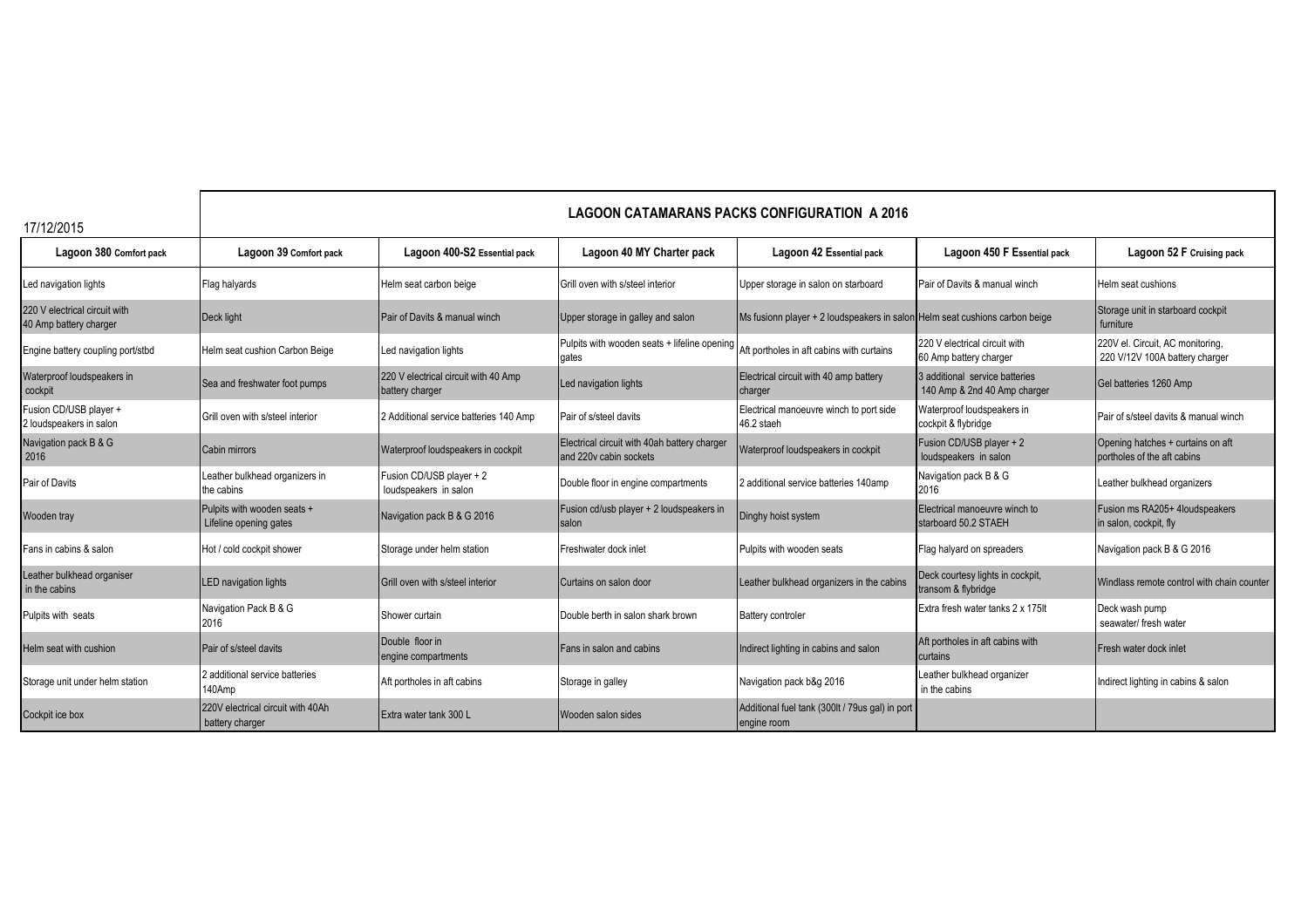| Lagoon 380 Comfort pack                                    | Lagoon 39 Comfort pack                                        | Lagoon 400-S2 Essential pack         | Lagoon 40 MY Charter pack                                     | Lagoon 42 Essential pack        | Lagoon 450 F Essential pack              | Lagoon 52 F Cruising pack |
|------------------------------------------------------------|---------------------------------------------------------------|--------------------------------------|---------------------------------------------------------------|---------------------------------|------------------------------------------|---------------------------|
| Galley drawers                                             | Battery monitor                                               | Leather bulkhead organizer in cabins | Hot / cold cockpit shower                                     | Helm seat cushions carbon beige | Indirect lighting in cabins and<br>salon |                           |
| Decoration stripe                                          | Aft portholes in aft cabins with<br>curtains                  | <b>Battery controler</b>             | Navigation pack simrad 2016                                   | Flag halyards on spreaders      | Additional fridge 130 lt                 |                           |
| Hot and cold cockpit shower                                | Waterproof loudspeakers in<br>cockpit                         | Indirect lighting in cabin & salon   | 2 additional service batteries 140amp                         |                                 | Battery controler                        |                           |
| Top floor boards in<br>engine compartments                 | Fusion CD/USB player+ 2<br>loudspeakers in salon              | Pulpits with wooden seats            | <b>Battery monitor</b>                                        |                                 | Pulpits with wooden seats                |                           |
| Backrest for salon central settee                          | Wooden salon sides                                            | Electric manoeuvre winch 46.2 STAEH  | Aft portholes in aft cabins with curtains                     |                                 | Porthole in galley                       |                           |
| S/steel gas oven                                           | Storage in galley                                             | Upper storage in salon               | Windlass remote control at helm station<br>with chain counter |                                 |                                          |                           |
| Flip up wooden tray over sliding<br>window track           | Upper storage in galley & salon                               |                                      | Indirect lighting in cabins and salon                         |                                 |                                          |                           |
| Cabin mirrors                                              | Windlass remote control at helm station<br>with chain counter |                                      | Mosquito screens in salon                                     |                                 |                                          |                           |
| Storage under berth with doors                             | Freshwater dock inlet                                         |                                      | Berth in port and starboard bow<br>compartments               |                                 |                                          |                           |
| Hand rails in heads                                        | Electrical manoeuvre winch<br>40.2 STAEH                      |                                      |                                                               |                                 |                                          |                           |
| Curtains in salon                                          | Indirect lighting in cabins & salon                           |                                      |                                                               |                                 |                                          |                           |
| <b>Blinds in Heads</b>                                     | Storage bag in cockpit                                        |                                      |                                                               |                                 |                                          |                           |
| Outboard engine bracket                                    | Double floor in engine compartments                           |                                      |                                                               |                                 |                                          |                           |
| Electrical manoeuvre winch to<br>port 46.2S in lieu of std |                                                               |                                      |                                                               |                                 |                                          |                           |
| Extra battery 140 Amp wih load<br>repartitor               |                                                               |                                      |                                                               |                                 |                                          |                           |
| Additional water tank<br>300 L/ 79US Gal                   |                                                               |                                      |                                                               |                                 |                                          |                           |
| Sea & fresh water foot pumps                               |                                                               |                                      |                                                               |                                 |                                          |                           |
| Fresh water dock inlet                                     |                                                               |                                      |                                                               |                                 |                                          |                           |
| 12V upgraded regrigerator unit,<br>water cooled            |                                                               |                                      |                                                               |                                 |                                          |                           |
| Porthole in galley                                         |                                                               |                                      |                                                               |                                 |                                          |                           |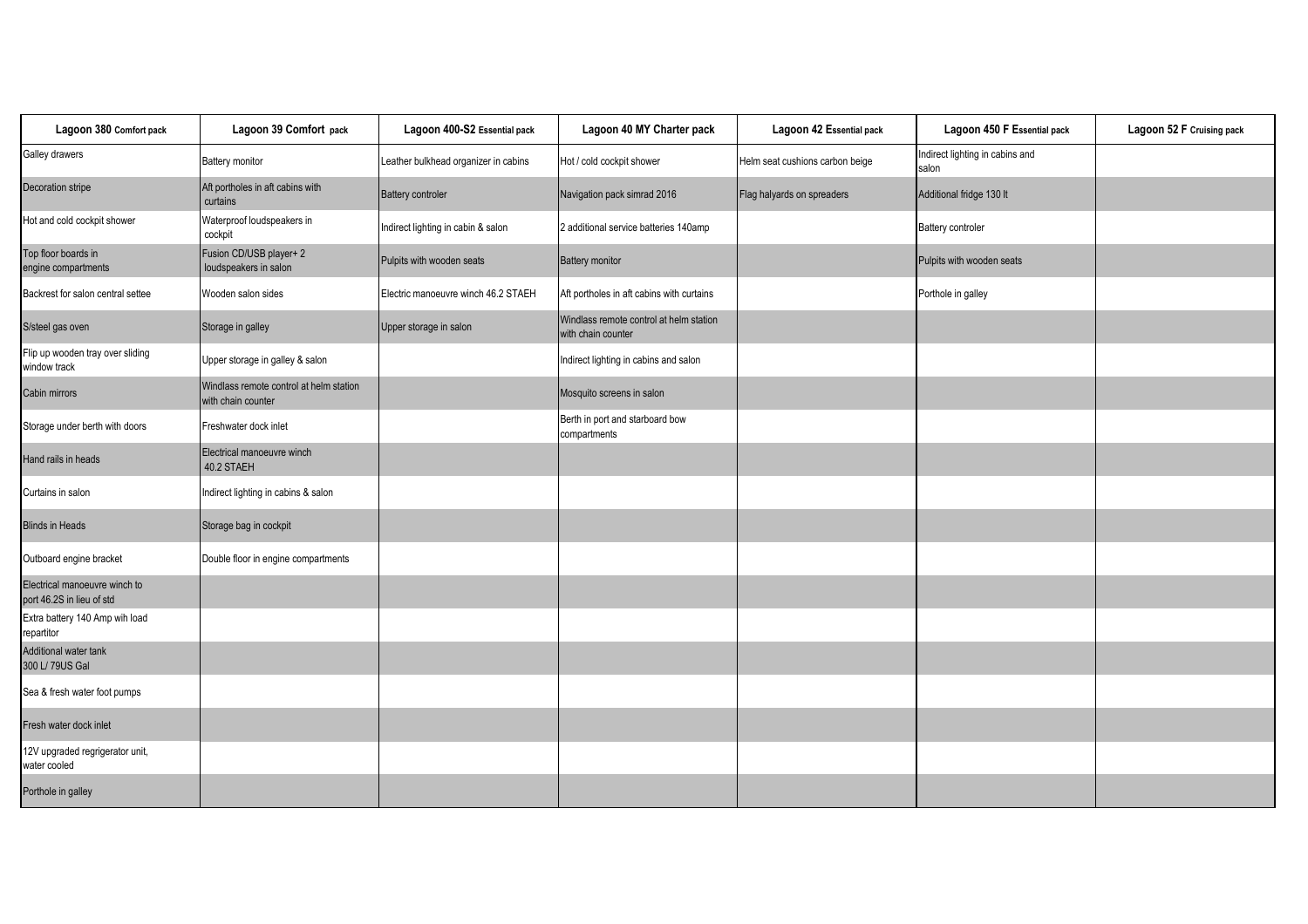| 17/12/2015                                                                        | <b>LAGOON CATAMARANS ADDITIONAL EQUIPMENT LIST A 2016</b> |                          |                          |                          |                          |                          |                          |
|-----------------------------------------------------------------------------------|-----------------------------------------------------------|--------------------------|--------------------------|--------------------------|--------------------------|--------------------------|--------------------------|
| Standard specification: $\bullet$ , Not available: -,<br>Contained in the list: V | LAGOON 380                                                | LAGOON 39                | LAGOON 400-S2            | LAGOON 42                | LAGOON 40 MY             | LAGOON 450 F             | LAGOON 52 F              |
| Yard options (cost in Euro)                                                       | 13.146                                                    | 20.736                   | 20.099                   | 26.445                   | 12.448                   | 21.545                   | 173.457                  |
| Special upholstery (salon & settees)                                              | $\vee$                                                    | $\mathsf{V}$             | $\mathsf{V}$             | $\vee$                   | $\mathsf{V}$             | $\vee$                   | $\mathsf{V}$             |
| Lazy bag                                                                          | $\mathsf{V}$                                              | $\mathsf{V}$             | $\mathsf{V}$             | $\mathsf{V}$             | $\equiv$                 | $\mathsf{V}$             | ${\sf V}$                |
| Onan Genset 17,5 KVA & AC 60000 BTU                                               | $\overline{\phantom{a}}$                                  | $\overline{\phantom{a}}$ | $\overline{\phantom{a}}$ | $\overline{\phantom{a}}$ | $\overline{\phantom{a}}$ | $\overline{\phantom{a}}$ | $\mathsf{V}$             |
| Water maker 280lt/h                                                               | $\overline{\phantom{a}}$                                  | $\overline{\phantom{a}}$ | $\overline{\phantom{a}}$ | $\overline{\phantom{0}}$ | $\overline{\phantom{a}}$ |                          | $\mathsf{V}$             |
| Electric winch for s/s davits                                                     | $\overline{\phantom{0}}$                                  | $\overline{\phantom{0}}$ |                          | $\overline{\phantom{0}}$ | $\overline{\phantom{0}}$ |                          | $\vee$                   |
| TV LED 32' with electric lift in salon                                            | $\overline{\phantom{a}}$                                  | $\overline{\phantom{a}}$ |                          | $\qquad \qquad -$        | $\overline{\phantom{a}}$ |                          | $\mathsf{V}$             |
| TV antenna                                                                        | $\overline{\phantom{a}}$                                  | $\overline{\phantom{a}}$ | $\overline{\phantom{0}}$ | $\qquad \qquad -$        | $\overline{\phantom{a}}$ | $\overline{\phantom{a}}$ | $\mathsf{V}$             |
| Extra for fusion Radio/DVD/CD/MP3 + 8 loudspeakers + remote                       | $\overline{\phantom{a}}$                                  | $\overline{\phantom{a}}$ | $\overline{\phantom{a}}$ | $\overline{\phantom{a}}$ | $\overline{\phantom{a}}$ | $\overline{\phantom{m}}$ | $\mathsf{V}$             |
| Dinghy set Ocean Master 390 with 40 hp Honda engine                               | $\overline{\phantom{a}}$                                  | $\overline{\phantom{a}}$ | $\overline{\phantom{a}}$ | $\overline{\phantom{0}}$ | $\overline{\phantom{a}}$ | $\overline{\phantom{a}}$ | $\mathsf{V}$             |
| Inverter 12/220V 3000 W                                                           |                                                           | $\overline{\phantom{a}}$ | $\overline{\phantom{a}}$ | $\overline{\phantom{a}}$ | $\overline{\phantom{a}}$ |                          | $\vee$                   |
| Freezer (instead of 2nd fridge on L450)                                           |                                                           | $\mathsf{V}$             | $\mathsf{V}$             | $\mathsf{V}$             | ${\sf V}$                | $\sf V$                  | $\mathsf{V}$             |
| <b>Gel batteries</b>                                                              | $\overline{\phantom{a}}$                                  | $\mathsf{V}$             | $\mathsf{V}$             | $\mathsf{V}$             | $\mathsf V$              | $\mathsf{V}$             | in pack                  |
| Composite Cockpit table                                                           | $\mathsf{V}$                                              | $\overline{\phantom{a}}$ |                          |                          | $\overline{\phantom{0}}$ |                          |                          |
| Berth in both bow compartments                                                    | $\overline{\phantom{a}}$                                  | $\vee$                   | $\mathsf{V}$             | V                        | in pack                  | V                        | V (wc in stb)            |
| Holding tanks (and el. toilets on 39 to 52)                                       | $\mathsf{V}$                                              | $\mathsf{V}$             | $\vee$                   | $\mathsf{V}$             | $\mathsf{V}$             | v                        | $\vee$                   |
| Helm station Bimini                                                               | $\overline{\phantom{a}}$                                  | $\vee$                   | $\mathsf{V}$             | $\overline{\phantom{a}}$ | $\bullet$                | $\vee$                   | $\vee$                   |
| 12 V sockets in cabins                                                            | $\overline{\phantom{a}}$                                  | $\mathsf{V}$             | V                        | V                        | ${\sf V}$                | $\sf V$                  | $\mathsf{V}$             |
| Cockpit composite bimini top                                                      | $\mathsf{V}$                                              | $\bullet$                | $\bullet$                | $\vee$                   | $\bullet$                | $\bullet$                | $\bullet$                |
| GPS/ chart plotter display at helm station                                        | ZEUS <sub>9</sub>                                         | ZEUS <sub>12</sub>       | ZEUS <sub>12</sub>       | ZEUS <sub>12</sub>       | SIMRAD 12'               | ZEUS <sub>12</sub>       | MO 16 T                  |
| Aft cockpit cushions carbon beige                                                 | $\vee$                                                    | $\mathsf{V}$             | $\mathsf{V}$             | $\mathsf{V}$             | $\mathsf{V}$             | $\mathsf{V}$             | ${\sf V}$                |
| Sun Lounger pads carbon beige ( & on flybridge for L450 & L52)                    | $\overline{a}$                                            | $\mathsf{V}$             | V                        | $\vee$                   | ${\sf V}$                | $\mathsf{V}$             | ${\sf V}$                |
| Additional fresh water tank 300lt                                                 | in pack                                                   | $\mathsf{V}$             | $\overline{\phantom{a}}$ | V                        | $\mathsf{V}$             | $\overline{\phantom{a}}$ | $\overline{\phantom{a}}$ |
| Forward cockpit cushions carbon beige                                             |                                                           | $\overline{\phantom{a}}$ | $\overline{\phantom{0}}$ |                          | $\overline{\phantom{a}}$ | $\mathsf{V}$             | $\vee$                   |
| 2 additional stools in salon                                                      | $\overline{\phantom{a}}$                                  | $\mathsf{V}$             | $\mathsf{V}$             | V                        | ${\sf V}$                | $\mathsf{V}$             | $\overline{\phantom{0}}$ |
| Double berth in salon                                                             | $\vee$                                                    | $\mathsf{V}$             |                          |                          | in pack                  |                          |                          |
| Fans in cabins and salon                                                          | in pack                                                   | $\vee$                   | $\vee$                   | V                        | in pack                  | $\vee$                   | $\vee$                   |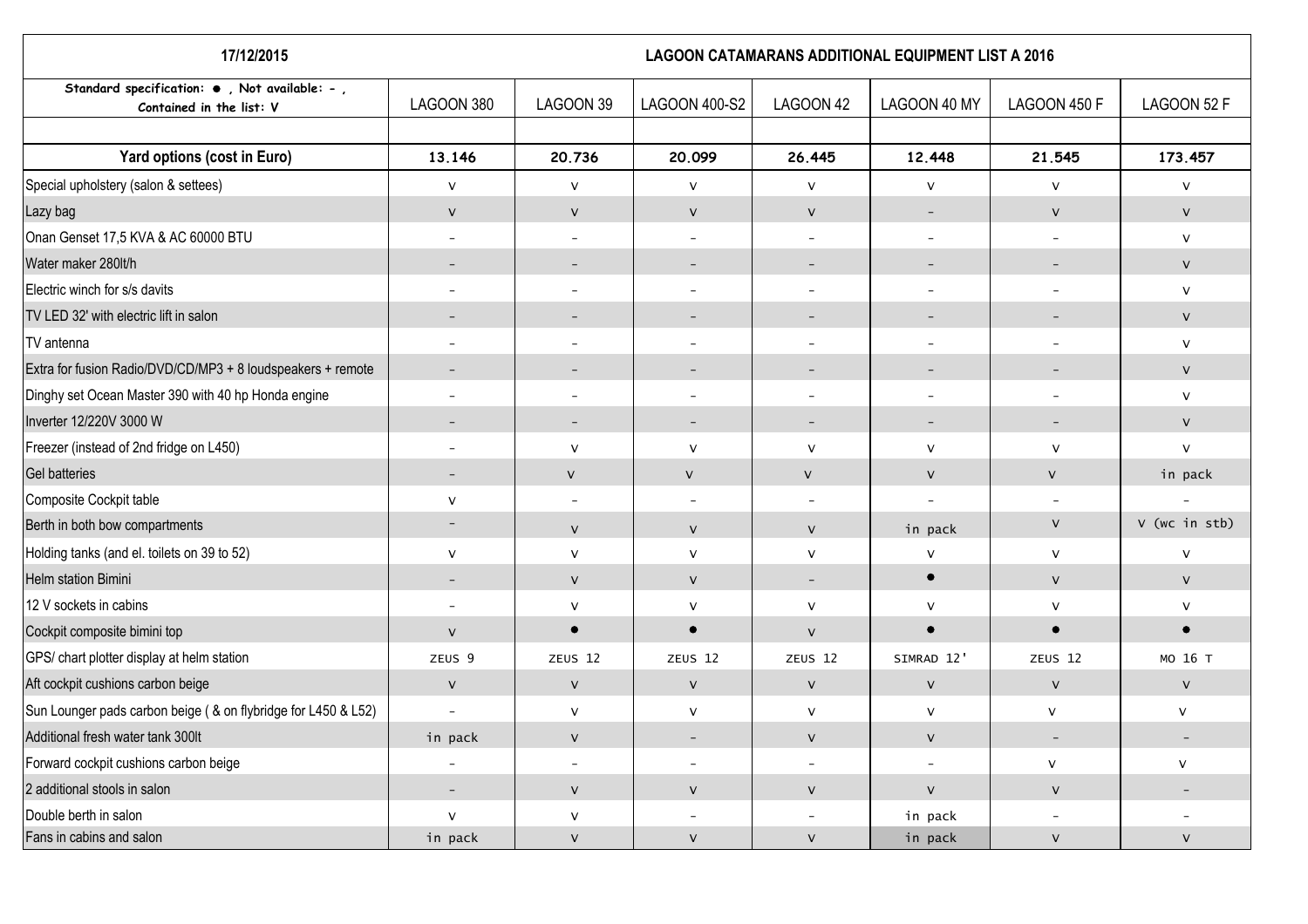| Standard specification: . Not available: - ,<br>Contained in the list: V | <b>LAGOON 380</b> | <b>LAGOON 39</b>         | LAGOON 400-S2            | <b>LAGOON 42</b>         | LAGOON 40 MY             | <b>LAGOON 450 F</b>      | <b>LAGOON 52 F</b>       |
|--------------------------------------------------------------------------|-------------------|--------------------------|--------------------------|--------------------------|--------------------------|--------------------------|--------------------------|
|                                                                          |                   |                          |                          |                          |                          |                          |                          |
| <b>Electronics (cost in Euro)</b>                                        | 1193              | 1193                     | 1193                     | 1193                     | 1193                     | 1193                     | 1193                     |
| VHF and Antenna / DSC System                                             | $\mathsf{V}$      | ${\sf V}$                | ${\sf V}$                | $\mathsf{V}$             | ${\sf V}$                | ${\sf V}$                | ${\sf V}$                |
| 2nd VHF/DSC station or EPIRB                                             | $\mathsf{V}$      | $\mathsf{V}$             | $\mathsf{V}$             | V                        | ${\sf V}$                | $\sf V$                  | $\vee$                   |
|                                                                          |                   |                          |                          |                          |                          |                          |                          |
| Utilitities (cost in Euro)                                               | 3.401             | 2.840                    | 2.840                    | 2.840                    | 2.840                    | 3.840                    | 4.840                    |
| Aluminium gangway                                                        | $\mathsf{V}$      | $\mathsf{V}$             | ${\sf V}$                | $\mathsf{V}$             | ${\sf V}$                | ${\sf V}$                | $\vee$                   |
| <b>Electrical toilets</b>                                                | $\mathsf{V}$      | $\overline{\phantom{a}}$ | $\overline{\phantom{a}}$ | $\overline{\phantom{a}}$ | $\overline{\phantom{a}}$ | $\overline{\phantom{a}}$ | $\overline{\phantom{a}}$ |
| Solar panels                                                             | V                 | $\mathsf{V}$             | ${\sf V}$                | V                        | V                        | V                        | V                        |
|                                                                          |                   |                          |                          |                          |                          |                          |                          |
| Safety and living (cost in Euro)                                         | 8.850             | 8.850                    | 8.850                    | 8.450                    | 8.450                    | 8.850                    | 10.950                   |
| <b>Tool Kit</b>                                                          | $\mathsf{V}$      | $\mathsf{V}$             | $\mathsf{v}$             | $\mathsf{V}$             | $\vee$                   | $\mathsf{V}$             | $\vee$                   |
| <b>Water Hose</b>                                                        | $\mathsf{V}$      | $\mathsf{V}$             | $\mathsf{V}$             | V                        | $\mathsf{V}$             | $\vee$                   | $\vee$                   |
| <b>Galley Equipment</b>                                                  | 9 PAX             | 10 PAX                   | 10 PAX                   | 10 PAX                   | 10 PAX                   | 10 PAX                   | 12 PAX                   |
| Inflatable Dinghy                                                        | $3,10$ m          | $3,10$ m                 | $3,10$ m                 | $3,10$ m                 | $3,10$ m                 | $3,10$ m                 | $\overline{\phantom{a}}$ |
| Winch Handle Pocket                                                      | $\sf V$           | $\mathsf{V}$             | $\mathsf{V}$             | V                        | ${\sf V}$                | $\mathsf{V}$             | $\vee$                   |
| Boshun's Chair                                                           | $\mathsf{V}$      | $\vee$                   | $\mathsf{V}$             | V                        | $\overline{\phantom{a}}$ | $\vee$                   | $\vee$                   |
| Life Raft                                                                | 10 PAX            | 10 PAX                   | 10 PAX                   | 10 PAX                   | 10 PAX                   | 10 PAX                   | 12 PAX                   |
| Plough Anchor and 75m Chain (85m on L450)                                | 20kg, 10mm        | 20kg, 10mm               | 20kg, 10mm               | 20kg, 10mm               | 20kg, 10mm               | 25kg, 12mm               | 55kg, 12mm               |
| Britany Anchor, 40m Chain & 50m Rope                                     | 20kg.             | 20kg.                    | 20kg.                    | 20kg.                    | 20kg.                    | 25kg.                    | 25kg.                    |
| <b>Binoculars</b>                                                        | $\mathsf{V}$      | $\mathsf{V}$             | $\mathsf{V}$             | V                        | $\mathsf{V}$             | $\mathsf{V}$             | ${\sf V}$                |
| 6 Flags                                                                  | V                 | $\mathsf{V}$             | $\vee$                   | $\vee$                   | $\mathsf{V}$             | $\vee$                   | $\vee$                   |
| Padlocks                                                                 | 5 <sup>5</sup>    | 5                        | 5                        | 5                        | 5                        | 5                        | 5                        |
| 4 Jerrycans                                                              | $\mathsf{V}$      | $\vee$                   | $\mathsf{V}$             | V                        | ${\sf V}$                | $\mathsf{V}$             | ${\sf V}$                |
| Adult Lifejackets                                                        | 10                | 10                       | 10                       | 10                       | 10                       | 10                       | 13                       |
| Children's Lifejackets                                                   | $\overline{2}$    | $\overline{2}$           | $\mathbf{2}$             | $\overline{2}$           | $\overline{2}$           | $\overline{2}$           | 2                        |
| Safety Harnesses for adults                                              | 8                 | 8                        | 8                        | 8                        | 8                        | 8                        | 10                       |
| Safety Harnesses for children                                            | $\overline{2}$    | $\overline{2}$           | $\overline{2}$           | $\overline{2}$           | $\overline{2}$           | $\overline{2}$           | $\overline{2}$           |
| Horshoe Buoys                                                            | $\overline{2}$    | $\overline{2}$           | $2\overline{ }$          | $\overline{2}$           | $\overline{2}$           | $2^{\circ}$              | $2^{\circ}$              |
| Argus Light                                                              | $\mathsf{V}$      | $\mathsf{V}$             | $\mathsf{V}$             | V                        | V                        | $\sf{V}$                 | ${\sf V}$                |
| First Aid Kit                                                            | $\mathsf{V}$      | $\mathsf{V}$             | $\mathsf{V}$             | $\mathsf{V}$             | $\mathsf{V}$             | $\mathsf{V}$             | $\mathsf{V}$             |
| Fire Extinguishers, 9kg                                                  | V                 | $\mathsf{V}$             | ${\sf V}$                | ${\sf V}$                | ${\sf V}$                | $\mathsf{V}$             | ${\sf V}$                |